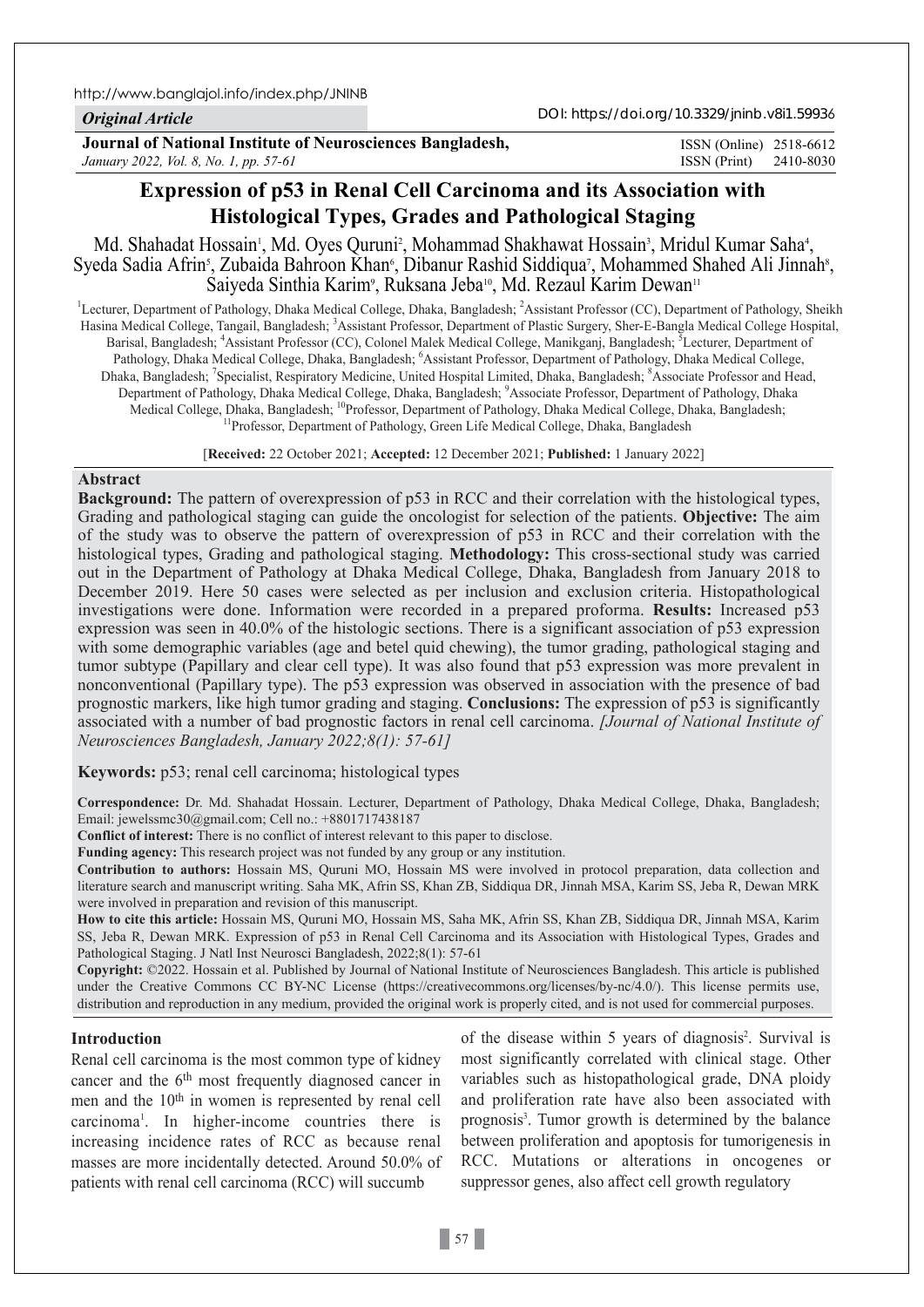systems. Wild-type p53 protein is involved in both cell-cycle arrests after DNA damage and apoptosis, but is also believed to be involved in mitotic checkpoint regulation<sup>4</sup>. Mutation of the p53 gene is the most common single mutation found in human cancer<sup>5</sup>. The presence of mutated p53 protein in tumors has been related to poor prognosis in several cancers such as lung, breast and prostate cancer<sup>5</sup>.

Prognosis of RCC depends on tumor grade, stage, distant metastasis, renal vein invasion, p53 overexpression etc. Generally, the higher grade and advanced stage has poor prognosis. Prognostic factors are insufficient in determination of the outcome of disease. Although tumor grades and stages are conventional clinico-pathologic parameters and are known to be prognostic factors for RCC, there are also many controversial cases. Several biological and molecular parameters have been suggested as potential prognostic markers for RCC. It is difficult to predict any single factor for accurate prognosis. Other than this, the therapeutic weapons are limited in RCC and they permit only a limited improvement<sup>6</sup>.

The tumor suppressor gene p53 has been implicated in the initiation and progression of a number of malignancies<sup>7</sup>. In patients with Li-Fraumeni syndrome, for example, germline mutations of p53 are associated with the development of multiple different malignancies<sup>8</sup>. In patients with colorectal carcinoma and glioblastoma, p53 abnormalities are associated with the progression from benign or low grade tumors to malignant or high grade neoplasms<sup>9</sup>. p53 abnormalities are so frequent and because loss of p53 function may be associated with the progression of malignancy, the present study was performed in order to characterize more precisely abnormalities on overexpression of the p53 gene which was identified as in immunohistochemistry in renal cell carcinoma<sup>3</sup>. p53 overexpression, have been proposed as a prognostic factor. Loss of p53 function leads to more aggressive and invasive phenotype in many human cancers<sup>7</sup>.

Though the histological grade and tumor stage determines the most important prognostic variables for tumor progression, but they cannot predict accurately the behavior of most RCC9. In Bangladesh, study of p53 expression in RCC has not been evaluated properly. Overexpression of p53 can there by guide the oncologist for selection of those patients who are at high risk for progression of RCC and cancer recurrence. Therefore, they may be benefited from adjuvant treatment modality or targeted therapeutic strategy and the eventual use of neo-adjuvant therapy in developing countries like ours. The aim of the study was to observe the pattern of

overexpression of p53 in RCC and their correlation with the histological types, Grading and pathological staging.

### **Methodology**

This cross-sectional study was carried out at the Department of Pathology at Dhaka Medical College, Dhaka, Bangladesh over a period of two years from January 2018 to December 2019. Nonrandom purposive sampling method was followed. Patients of any age group of either sex (male and female) with histologically diagnosed renal cell carcinoma (RCC) of the kidney were selected as study population. Patient who received neo-adjuvant or adjuvant chemotherapy due to renal cell carcinoma or kidney tumors other than renal cell carcinoma were excluded from this study. During the collection of specimens, all relevant information were recorded systematically in a prepared proforma. All the cases were numbered chronologically and the same number was given to H and E as well as immunohistochemically stained slides. Paraffin embedded tissue block selection along with patient clinical information were collected from department of Pathology, Dhaka Medical College, BSMMU and a private laboratory of the Dhaka city. Routine tissue processing and routine H &E staining were done on all cases at the Department of Pathology at DMC. Immunostaining for p53 was done at Square Hospital, Dhaka. For immunohistochemistry staining 4-micrometer thick tissue sections were taken on Poly-L lysine coated slide from the paraffin blocks of tumor. Primary Antibody was FLEX Monoclonal Mouse Anti-Human p53 Clone NCH-38 Ready to use (LINK). Secondary Antibody was DAKO REALTM EnVision TM (HRP RABBIT/MOUSE) (ENV). The presence of p53 staining in colonic adenocarcinoma cells served as an internal positive control. Immunohistochemical Evaluation of P53 was done by Nuclear staining of p53 and was classified according to its immunoreactivity by two independent investigators on two separate occasions and scored as positive when more than 5% immunoreactivity of cancer cell and negative when less than 5% Immunoreactivity of cancer cell. p53 reported as positive and negative with no grading (Kabiri et al. 2006). After meticulous checking and rechecking all data were recorded in a predesigned data collection sheet. Continuous variables were expressed as mean ± SD and were compared between groups of patients by student's 't' test. Categorical variables were compared using a chi-square test or Fischer's exact test as appropriate, and were presented as absolute frequencies with percentages. All P values were two-tailed with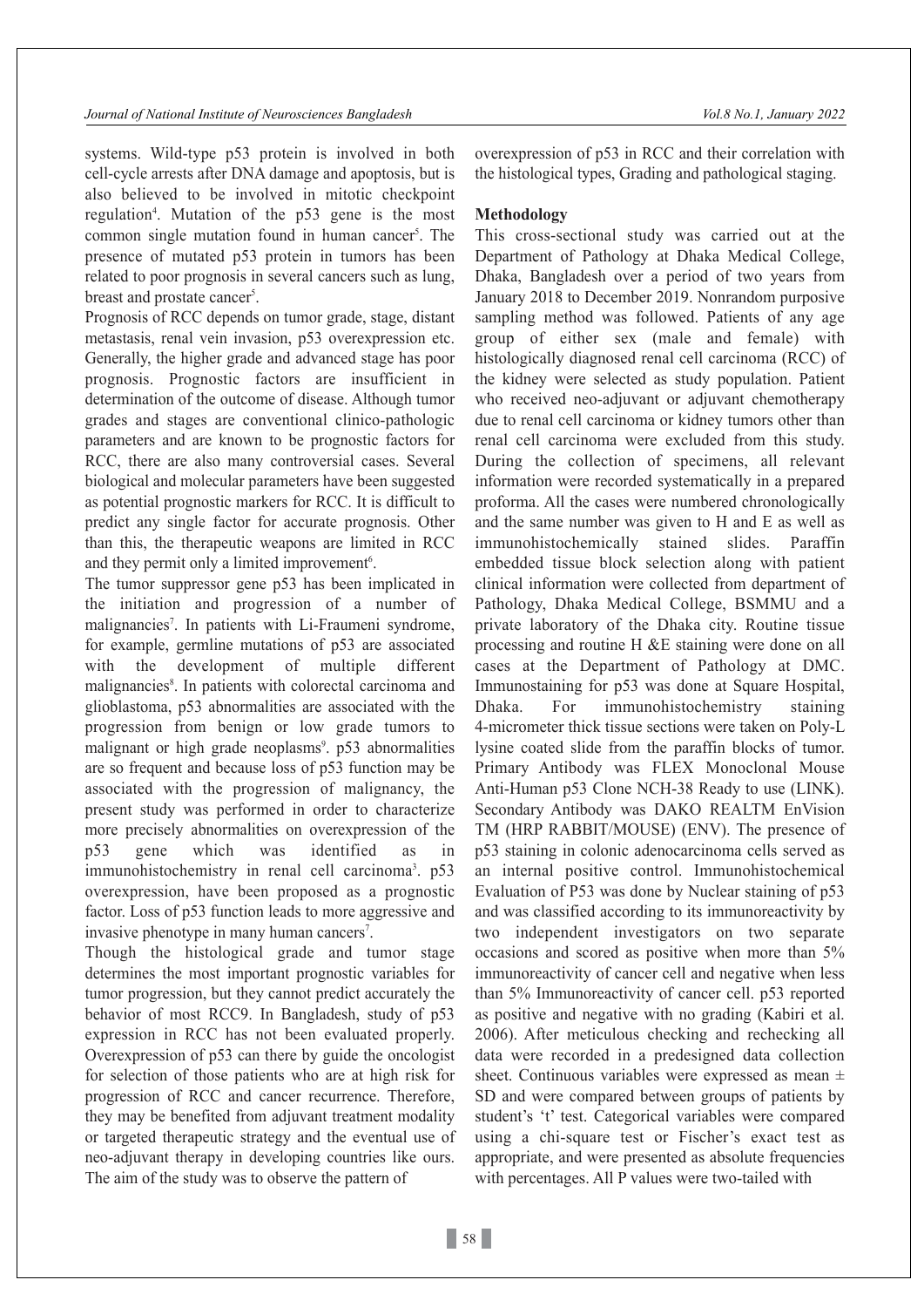significance defined as  $p \le 0.05$  at the level of 95% confidence interval (CI). All analysis was done using the SPSS 22 (Statistical Package for Social Sciences).



Figure 3.1: Example of p53 immunostaining in RCC  $(p53$  expression,  $>5\%$ )



Figure 3.2: Example of p53 immunostaining in RCC (p53 expression,  $\leq$  5%)

## **Results**

This cross-sectional study included 50 cases of renal cell carcinoma at the Department of Pathology in Dhaka Medical College. In all of Histopathologically diagnosed renal cell carcinoma cases, immunohistochemical staining was done. The association of age of the patients with p53 expression had shown that 39.5% patients with positive p53 expression were in  $\leq 60$  years age group and on the other hand, 42.9% patients who had positive p53 expression were in more than 60 years age group. The mean  $(\pm SD)$  age of the patients with positive p53 expression and negative p53 expression were 56.95  $(\pm 5.94)$  years and 50.57  $(\pm 12.26)$  years respectively. Statistically significant  $(p<0.05)$  difference was observed between age and p53 expression (Table 1). The association of histologic type of the patients with p53 expressionhad shown that 27.0% clear cell, 75.0% papillary and 100.0% chromophobe type had positive p53 expression. Statistically significant  $(p<0.05)$ 

difference was observed between clear cell and papillary types with that of p53 expression (Table 2).

| p53 Expression  |                  | P value         |
|-----------------|------------------|-----------------|
| <b>Positive</b> | <b>Negative</b>  |                 |
| $17(39.5\%)$    | $26(60.5\%)$     |                 |
| $3(42.9\%)$     | $4(57.1\%)$      |                 |
| $56.9 \pm 5.94$ | $50.6 \pm 12.26$ | $0.018^{\circ}$ |
|                 |                  |                 |

Unpaired t test was done to measure the level of significance.

Table 2: Association of histologic type and p53 expression  $(n=50)$ 

| <b>Histologic type</b>        | p53 Expression  | P value         |       |
|-------------------------------|-----------------|-----------------|-------|
|                               | <b>Positive</b> | <b>Negative</b> |       |
| Clear cell                    | $10(27.0\%)$    | $27(73.0\%)$    | 0.002 |
| Papillary                     | $9(75.0\%)$     | $3(25.0\%)$     | 0.007 |
| Chromophobe type $1(100.0\%)$ |                 | $0(0.0\%)$      | 0.400 |

Chi-square test was done to measure the level of significance.

The association of histopathological grade of the patients with p53 expression was measured and had found that 18.8% grade-1, 40.0% grade-2 and 77.8% grade-3 patients had positive p53 expression. Statistically significant (p<0.05) difference was observed between histopathological grade and p53 expression (Table 3).

Table 3: Association of histopathological grade and p53 expression (n=50)

| Histopathological | p53 Expression  |                 | P value |
|-------------------|-----------------|-----------------|---------|
| grade             | <b>Positive</b> | <b>Negative</b> |         |
| Grade 1           | $3(18.8\%)$     | 13(81.3%)       |         |
| Grade 2           | $10(40.0\%)$    | $15(60.0\%)$    |         |
| Grade 3           | 7(77.8%)        | $2(22.2\%)$     | 0.015   |
| Total             | $20(40.0\%)$    | $30(60.0\%)$    |         |

Chi-square test was done to measure the level of significance.

The association of pathological staging of the patients with p53 expression were measured and had found that 17.4% T1, 52.4% T2 and 83.3% T3 patients had positive p53 expression. Statistically significant (p<0.05) difference was observed between pathological staging and p53 expression (Table 4).

Table 4: Association between pathological staging and p53 expression (n=50)

| <b>Stage</b> | p53 Expression  |                 | P value |
|--------------|-----------------|-----------------|---------|
|              | <b>Positive</b> | <b>Negative</b> |         |
| pT1          | $4(17.4\%)$     | $19(82.6\%)$    |         |
| pT2          | $11(52.4\%)$    | $10(47.6\%)$    |         |
| pT3          | $5(83.3\%)$     | $1(16.7\%)$     | 0.004   |
| <b>Total</b> | $20(40.0\%)$    | $30(60.0\%)$    |         |

aChi-square test was done to measure the level of significance.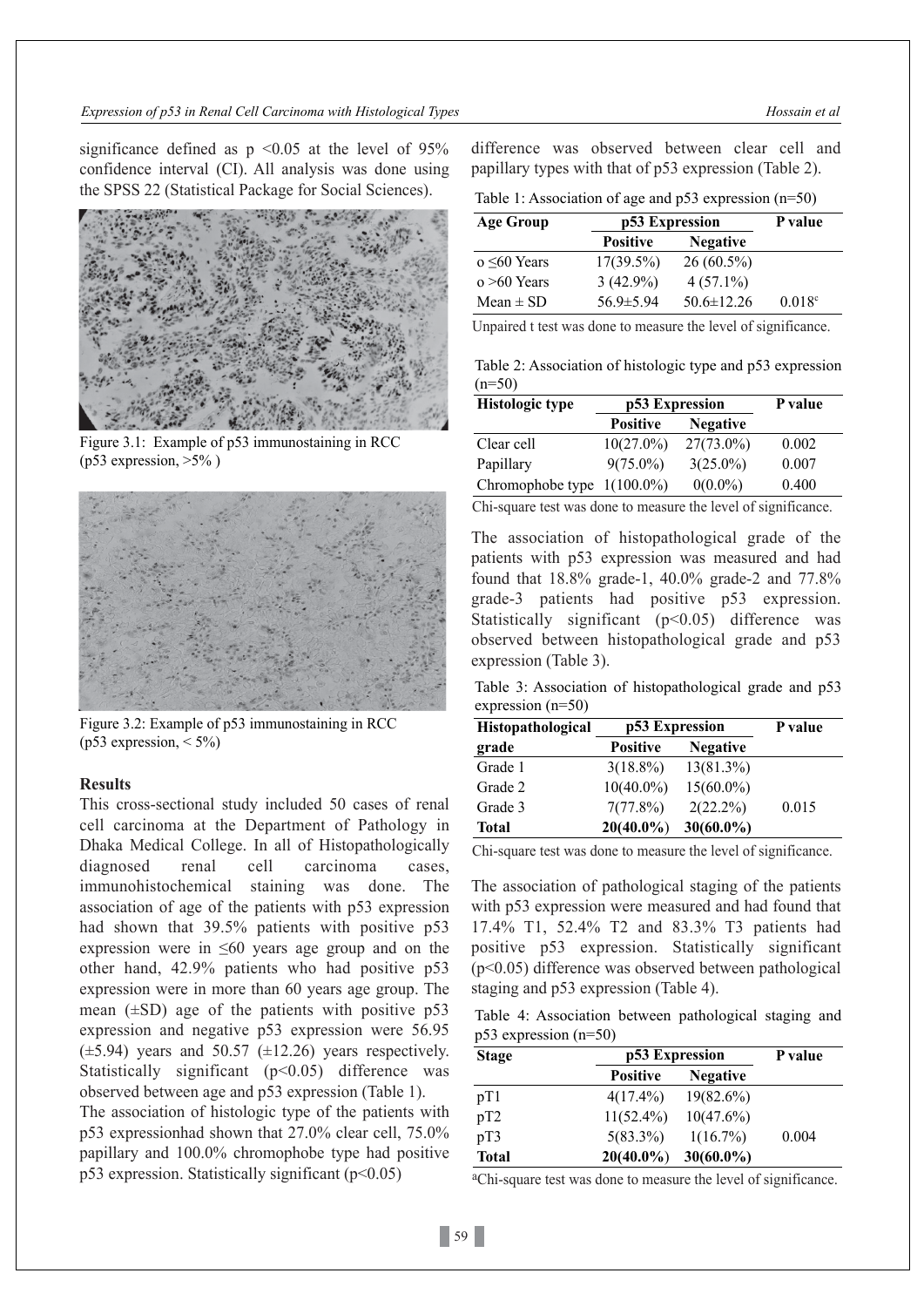### **Discussion**

The relationship between renal cell carcinoma and p53 expression has not been well demonstrated. Till now the prognosis in renal cell carcinoma appears to be largely related to histopathologic grade and stage and the role of non-surgical options had limited value. In this study, expression of p53 was detected in 40% tumors. Other studies have reported this rate to be 20 to  $30\%$  cases<sup>11</sup>. The expression was relatively high in our cases. The p53 expression was evaluated by immunohistochemistry defined as more than 5% positively stained cell nucleus in this study. One explanation for the difference in expression of p53 might be because of the difference in the definition of positive staining and the antibody used. There were 27.0% clear cell, 75.0% papillary and 100.0% chromophobe type of RCC, which showed positive p53 expression.

It had been found that p53 expression was more frequent in nonconventional tumor subtypes that is papillary cell carcinoma. Thus, the higher rate of p53 expression in our case, can probably be explained by higher expression of p53 in papillary RCC among all non-conventional subtypes. Zigeuner et al 12 reported p53 overexpression in 11.9%, 27.3% and 70% of conventional (clear cell), chromophobe, and nonconventional (papillary) subtypes of RCC. Ferlay et al 2 also found 30.0% clear cell and 43% papillary renal cell carcinoma were positive for p53 expression. This finding is also supported by the study done by Noroozinia et al<sup>5</sup> and Ljungberg et al<sup>6</sup> who stated that overexpression of p53 was significantly more frequent in papillary subtype, when compared with conventional types like clear cell carcinoma. During analysis of p53 expression and type we found that, both clear and papillary subtypes had significant association. However, this finding is contrary to study done by others, where no relation was found<sup>10,12</sup>. Kabiri et al<sup>13</sup> didn't find any statistically significant association between conventional subtypes with that of p53 expression.

In this study, mean age of the patients was 53.12  $(\pm 10.61)$  with (male was 76% and female was 24%) male to female ratio of 3:1.7 that is similar to the study of Kabiri et al 13. They found mean age of the patients was 52.64 years (SD: 13.49) with male to female ratio of 1.48 (59.7% was male and female was 40.3%). This is further supported by a similar study done by Lee et al 14. There may be other confounding factors responsible for higher M: F ratio. The higher incidence of RCC in male may be due to the personal habit such

as smoking.

The tumors in this study were grouped according to The Heidelberg classification of renal cell tumors<sup>15</sup>. It was observed that maximum (74.0%) patients had clear cell, followed by 24.0% patients who had papillary type and only 2.0% patients had chromophobe type of carcinoma. Ljungberg et al<sup>6</sup> in their study found 81.11% patients had clear cell, followed by 13.33% patients who had papillary and only 5.56 % patients had chromophobe type of carcinoma. In relation to the incidence of renal cell carcinoma (RCC), clear cell type patients were more in our study.

In this study, p53 immunoreactivity was more frequently observed in advanced tumors as reflected by tumor grading and pathological staging. Among the 50 patients, 32.0% were reported as grade-1, 50.0% as grade-2 and remaining 18.0% were reported as grade-3 renal cell carcinoma according to Fuhrman nuclear grading. It had found 18.8% grade-1, 40.0% grade-2 and 77.8% grade-3 patients were positive for p53 expression. Statistically significant  $(p<0.05)$  difference was observed between histopathological grade and p53 expression. Cho et al<sup>9</sup> stated that immunostaining for p53 was associated with tumor stage and grade and was an independent prognostic indicator for survival among patients with early stage renal tumors. In analysis of p53 expression and grade, Mombini et al 11 reported same. The observation of positive association suggests that p53 mutation might be a late event in tumorigenesis. This is opposed by observation of Noroozinia et al<sup>5</sup> and Zigeuner et al<sup>12</sup> who found no statistically significant difference in p53 expression in relation to tumor grade. So this is contrary to our finding.

In this study, 46.0% patients were in tumor stage pT1, 42.0% in pT2 and 12.0% were in pT3. 17.4% pT1, 52.4% pT2 and 83.3% pT3 patients were positive for p53 expression. Statistically significant  $(p<0.05)$ difference was observed between tumor stage and p53 expression. Zigeuner et al 12 found 40% T3 and 30.8% T2 patients were positive for p53 expression. Mutation of the p53 gene is the most common single mutation found in human cancer 16. The strong correlation is seen in higher grade and advanced stage of RCC to indicate that p53 expression or mutation play an important role in the progression of RCC.

P53 positive expression was most frequently detected in high grade RCC patients (77.8%) than in low grade  $(18.8\% + 40.0\%)$ ,  $(p<0.05)$ . Negative expression was also found in 22.2% patients of higher grade of RCC. Higher grade with negative p53 expressions is